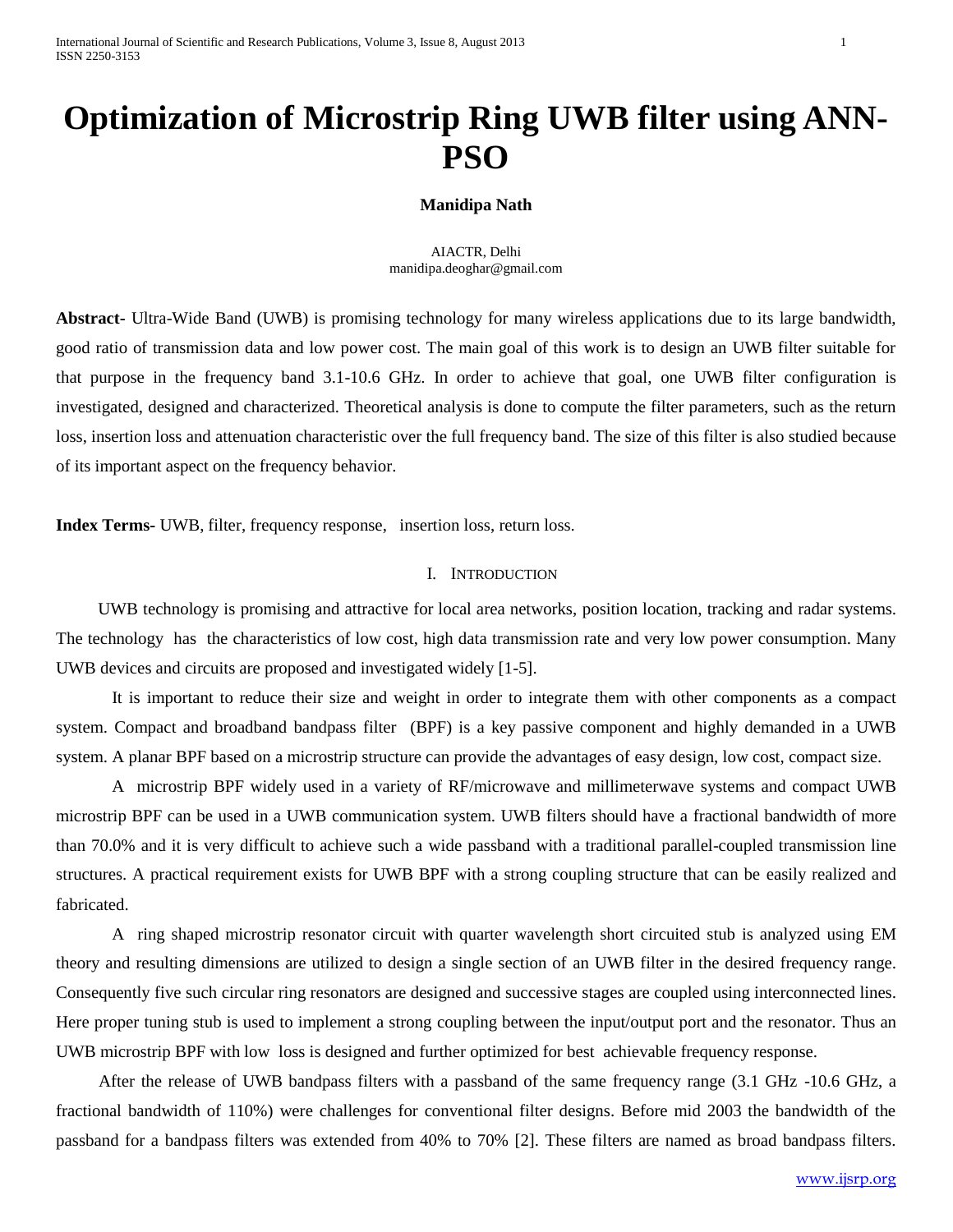They were not covering the whole UWB frequency range. In [3] a bandpass filter covering the whole UWB frequency range with a fractional bandwidth of 110% was realized by fabrication signal lines on a lossy composite substrate. A successful transmission of the UWB pulse signal was demonstrated using the proposed bandpass filter. This is one of the early reported filters that possess an ultra-wide passband. However, it has a high insertion loss in the passband due to the lossy substrate. Not much research work was reported in 2003 and 2004. In 2004, a ring resonator with a stub was proposed which shows a bandwidth of 86.6% [4]. A bandpass filter covering the whole UWB frequency band was a challenge for microwave filter designers and researchers in that period of time. There are mainly four types of structures that are able to realize an ultra-wide passband.

### II. UWB FILTER CONFIGURATION

UWB was originally developed for military communications and radar. In the field of UWB technology different methods and structures [2- 6] has pushed development of new UWB filters.

Lumped-element filter design is generally unpopular due to the difficulty of its use at microwave frequencies along with the limitations of lumped element values. Hence conventional microstrip filters are often used. The new proposed filter design is based on ring resonators having quarter wavelength short-circuited stub and realized in microstrip configuration.

The paper focuses on systematic design and realization of an UWB in printed circuit configuration. The filter design is done with ring shaped resonator and realized in microstrip configuration. The diameter of the ring is designed according to the frequency requirements and stub matching is used to tune the filter to the desired band of operation. Stub width and ring diameter, inter ring separation is taken as design parameter to optimize its frequency response performance. It is designed as per FCC recommended band from 3.1-10.6 GHz.



Figure 1. Ring resonator configuration as filter

### III. UWB FILTER DESIGN PROCESS

The UWB is designed using ANN model of ring resonator and PSO optimization techniques. Here Artificial Neural Network (ANN) and Particle Swarm Optimization (PSO) algorithm is used for the synthesis of the UWB filter using ring resonator. The PSO algorithm is used to optimize the filter geometry in order to obtain a wideband performance of the microstrip filter. The configuration of the ring structure acting as resonator is shown in Figure 1. whose resonance frequency is controlled by a tuning stub. The stub dimensions are fed as input to a trained ANN to model the reflectance and transmittance of the single ring resonator. In this work micro strip substrate is used in order to realize the filter using ring structure (substrate thickness 10 mil, dielectric constant 9.8). Analysis using method of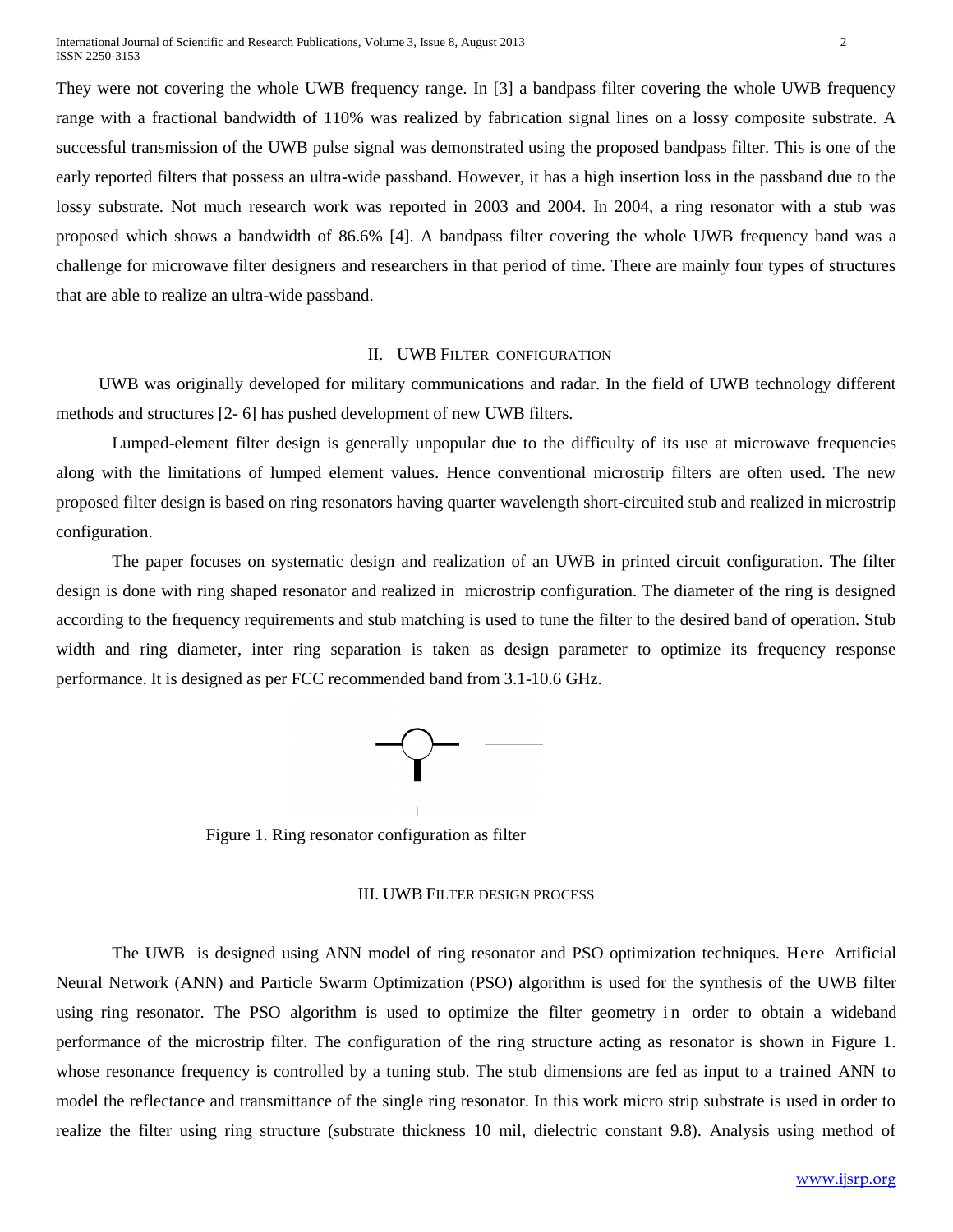moment and further simulation using commercial software tools is performed to investigate and verify the performance of the ring filter. The EM simulation results are in good agreement with those obtained using the ANN algorithm. The objective of this work is to use the ANN model coupled with the particle swarm optimization (PSO) algorithm to synthesize the UWB filter using multiple rings and optimize its performance as UWB filter. In this design, successive stages of coupled circular ring structure with proper tuning stub is used to implement strong coupling between the input/output port and the resonator.



Figure 2. Measured results of reflectance and transmittance of a single ring microstrip filter



Figure 3. UWB filter configuration using ring structure

The EM simulation tools are used to optimize the frequency response performance of this UWB filter. Simulated results predict performance of the filter as per FCC Standard. It is observed that the design dimensions are critical in deciding the filter responses. The ring dimension and stub width are required to be precise for the microstrip filter under concern as per optimized results to meet the specification.Final pcb design is generated based on the optimized design for the multiple ring resonator structure with connecting lines. The filter hardware based on the optimized design is fabricated and measured to verify the UWB performance over the FCC band. The filter under concern is designed to provide an Insertion  $Loss \leq 1$  dB and average roll off 30 dB/decade. The measurement results are quite encouraging.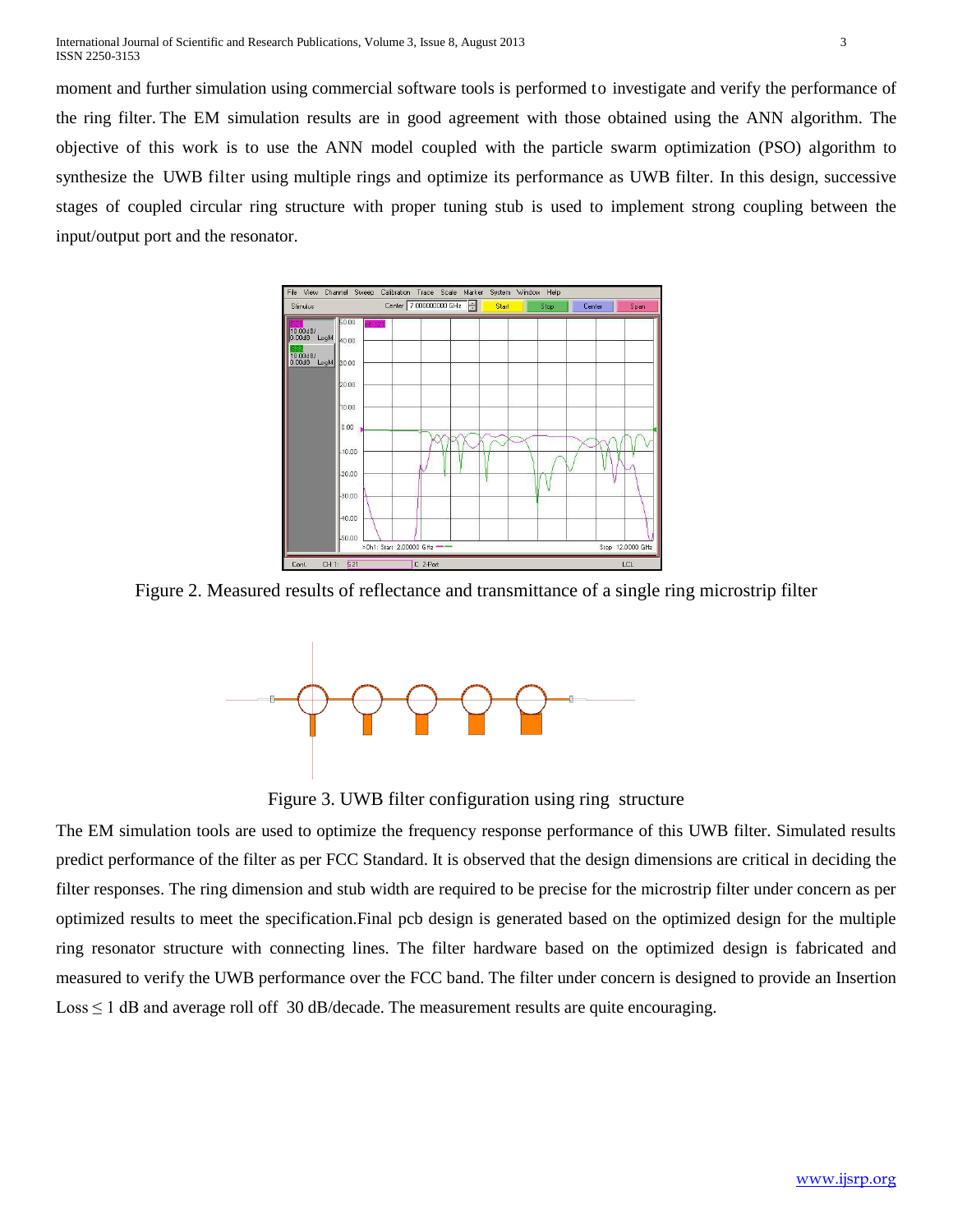

Figure 4. Layout of the UWB ring



Figure 5. 3D model of UWB filter for simulation

The new proposed design of ring filter is associated with a quarter wavelength short-circuited stub for frequency tuning. Five sections are combined and optimized using PSO for its best achievable filter performance in the UWB frequency range from 3.1-10.6 GHz. A systematic design and realization of an UWB filter in microstrip configuration is done using stub tuned ring shaped resonator having single input and single output. The diameter of the ring is designed according to the resonating frequency requirements and stub matching is used to tune the filter to the desired band of operation. Stub width, ring diameter, inter ring separation is taken as design parameter for ANN model of each section of the ring. Five such sections are modeled using ANN to cover the whole UWB range and combined to form the integrated ring filter whose S parameters are computed using theory and verified by MOM simulation tools (IE3D). The reflectance and transmittance of the whole filter is optimized using PSO for FCC recommended band from 3.1-10.6 GHz.

#### III. THEORY OF RING RESONATOR

The theoretical investigation and analysis is done to relate the geometry parameters of the ring with its S parameters. Method of moments analysis in the spectral domain in conjunction with the Mixed-Potential [Integral Equation](http://academic.research.microsoft.com/Keyword/20203/integral-equation) (MPIE) approach is used by transforming the expansion and weighting functions [7-8]. Using the decomposition of Green's functions, the [method of moment](http://academic.research.microsoft.com/Keyword/61765/method-of-moment) matrix entries can be reduced to a sum of two integrals. The first one is expressed in the spatial field and corresponds to the quasi-static contribution. It is analytically evaluated with the exponential terms in the function to be integrated. The integrals expressed in the spectral field and corresponding to the dynamic part have the advantage of being calculated on a finite range and this is independent of the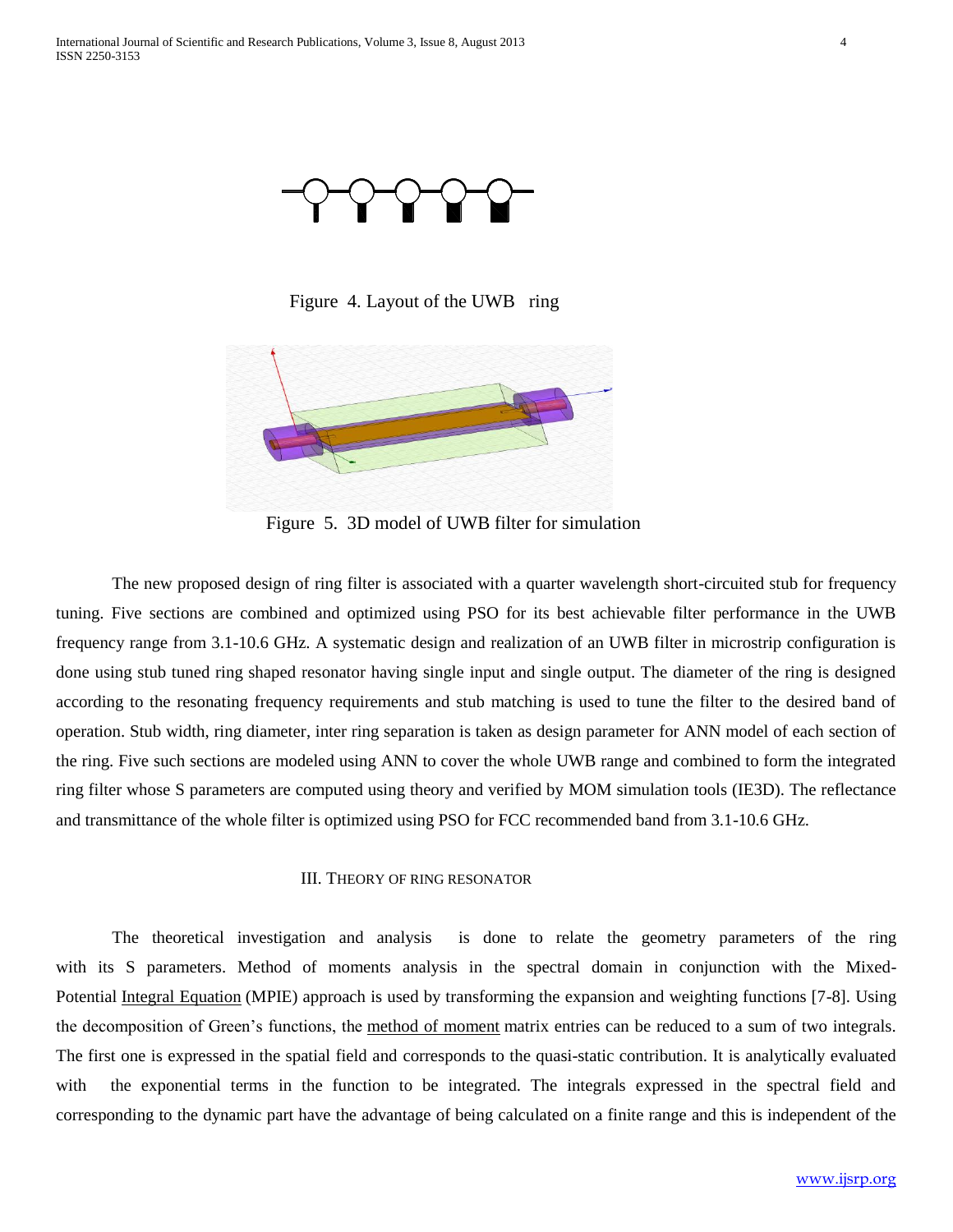choice of the basis and test functions. The integrals expressed in the spectral field are performed by using numerical integration [9-12]. The formulation begins with the development of an integral expression which defines the electric field resulting from an arbitrary current distribution. This integral expression employes a Green's function which relates the electric field at an arbitrary observation point to the current at an arbitrary source point. The MOM applies orthogonal expansions to translate the integral equation into a system of circuit-like simultaneous linear equations. Appropriate basis functions are used to expand the current distribution. Testing functions are used to invoke the electric field boundary conditions. Matrix methods are then used to solve for the expansion coefficients associated with the basis functions. The current distribution solution is then constructed from the expansion coefficients.

The MOM simulation tools (IE3D) are used to verify the performance of this filter in terms of  $S_{11}$  and  $S_{12}$  of this optimized wideband ring filter. It is observed that the design dimensions are critical in deciding the filter responses. The ring dimension and stub width are optimized to meet the specification and accordingly final PCB design is generated. The UWB filter is designed to provide an insertion loss  $\leq 1$  dB and average roll off of 30 dB / decade. Simulated results predict performances of the filter as per FCC Standards are shown in Figure 2. The filter based on the optimized design is fabricated and tested. The measurement results are quite encouraging.

### IV. DESIGN OF RING FILTER

An exact analysis of the structure is very tedious. Hence a synthesis procedure is followed which involves a number of simplifying approximations that permit straightforward, easy to-use design calculations [13-16]. However these approximate design equations are found to be sufficiently accurate for most practical applications. The filter design is based on ring structure with quarter wavelength short-circuited stubs [17-22]. Here five short circuited stubs are designed for a distributed microstrip ring band pass filter whose connecting lines are non-redundant. In order to reduce the filter size the length of the connecting line are optimized. The characteristic impedances of these short-circuited stubs and the characteristic impedances of the connecting lines are chosen at 3.1 GHz. The dimension of the individual ring and its stub line impedance is computed using MOM considering fundamental resonance [23-30].

### V. ANN MODEL OF RING FILTER

A training set of 670 randomly distributed points of the parameters in the range given in table I. The backpropagation training algorithm along with the sigmoid function as the activation function is used for the feedforward network of the ANN in order to train it. Five sections of the ring resonators with controlling stubs are used to develop the full UWB ring filter. A three layer ANN with a hidden layer having 16 neurons is used to successfully model the geometry parameters of the ring such as diameter of the ring, characteristic impedance of the ring structure, inter ring separation and stub dimensions of individual ring to decide different resonance frequencies covering the UWB band. The training and testing data set is generated from the results of the analysis of the ring structure using method of moments. The accuracy of the trained network with this architecture is given in table II in terms of average error and standard deviation. Therefore, for a given set of input parameters, the geometry parameters of the ring can be accurately computed in the frequency range of interest in negligible time using the developed ANN.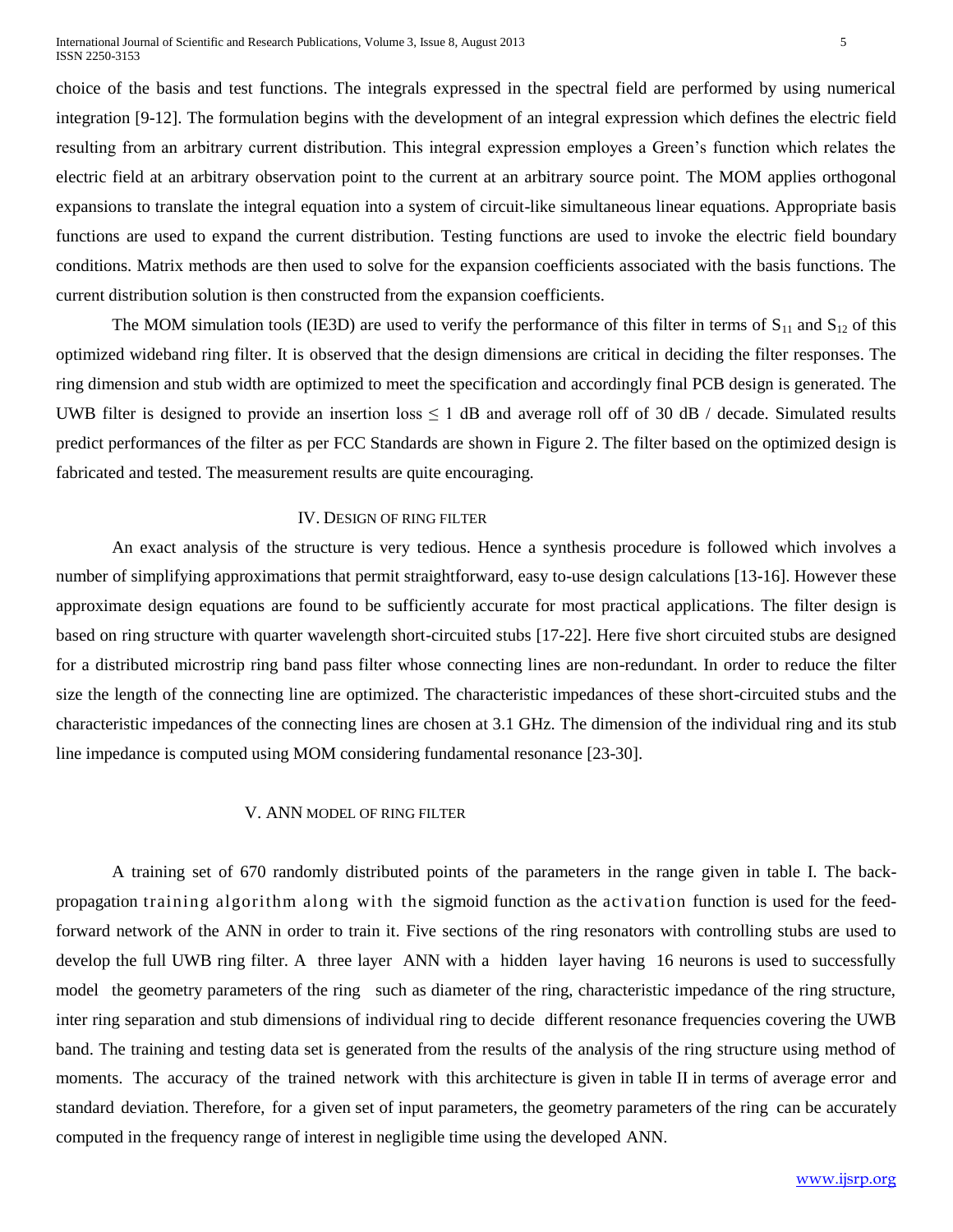#### VI. DEVELOPMENT OF UWB FILTER

The individual ring structure with microstrip line stub having extended ground plane is designed and simulated using IE3D for verification of the frequency response. The single ring filter structure is fabricated and impedance bandwidth is measured as shown in Figure 2(considering fundamental and harmonic frequencies). The measured result shows a frequency bandwidth of 1.3 GHz (8.0 GHz - 9.3GHz) with an insertion loss of 2.7 dB (average). Five such sections covering the whole UWB band is designed and integrated to form the UWB filter as shown in Figure 3 and 4 . It is observed that the integrated five section ring filter can be used for FCC regulated UWB operations where bandwidth enhancement of 150.0% or more is possible. Simulation model of the ring filter is shown in figure 5 and the frequency response of the five section ring filter is verified using MOM simulator for UWB operation as shown in figure 6.



Figure 6. Simulated reflection & transmission characteristics of the UWB filter having five integrated ring in microstrip configuration.

## VII. PSO FITNESS FUNCTION

The reflectance and transmittance of the whole filter is optimized using PSO for FCC recommended UWB band from 3.1-10.6 GHz. The reflectance and transmittance of the integrated ring filter having five sections with different stub width and length are fed to PSO for bandwidth optimization of the same. A suitable fitness function for PSO is used considering maximum bandwidth and minimum return loss of the micro strip ring filter and is shown below.

$$
\mathbf{Fitness} = \sum_{i=1}^{N} T_i - \sum_{i=1}^{N} R_i
$$

 $T_i = max (S_{21_i}, S_{21_D})$ 

 $\textbf{Si} = \textbf{min} \ (S_{11_i}, S_{11_D})$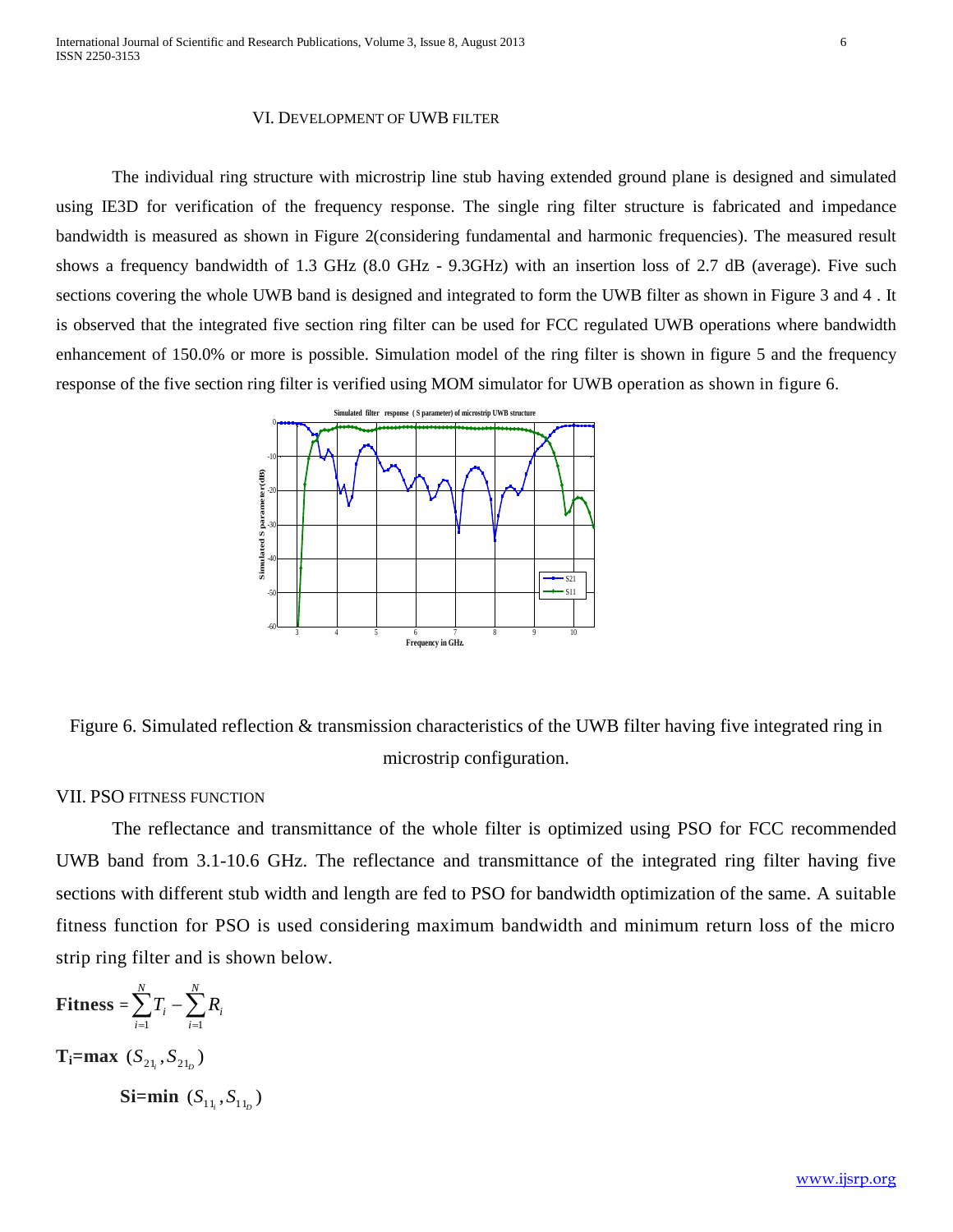International Journal of Scientific and Research Publications, Volume 3, Issue 8, August 2013 7 ISSN 2250-3153

 $= \epsilon S_{21}$   $\forall S_{21}$   $\leq S_{21}$   $\& \forall S_{21}$   $\geq S_{21}$  $\in$  min( $S_{2l_i}, S_{2l_i}$ ) otherwise  $R_i = \epsilon S_{11_D}$   $\forall S_{11_i} \leq S_{11_D}$  $\left| \sum_{i=1}^{n} S_i - \sum_{i=1}^{n} S_i \right|^{Ki}$  otherwise

Where the subscript i indicates different n frequency points. N indicates the total number of simulated frequency points.  $S_{11_D}$  (in dB),  $S_{21_D}$  (in dB) are the design requirements for  $S_{11}$  and  $S_{21}$  respectively. The sign  $\forall$  indicates that this operation is taken as soon  $\Box$  as this condition is satisfied at all frequencies.  $K<sub>i</sub>$  is set to 1 for all test cases in order to reach an equally weighted sum of reflection coefficient and transmission coefficient. The possible maximum sum of all  $R_i$  is  $-S_{11}$  \*N. It can be achieved if all  $S_{11}$  i are smaller than  $S_{11}$ . The PSO algorithm is converged within 50 iterations with sufficient accuracy (Figure 7.). The optimized dimensions of the stubs controlling the resonance frequency of individual rings are used to fabricate the UWB filter and the frequency response of the same is also verified from MOM simulator. The optimized dimensions of geometrical parameters of the five section ring filter are tabulated in table III. The fabricated ring filter is shown in Figure 8.

The MOM simulation tools (IE3D) are used to verify the performance of this filter in terms of  $S_{11}$  and  $S_{21}$  of this optimized wideband ring filter. It is observed that the design dimensions are critical in deciding the filter responses. The ring dimension and stub width are optimized to meet the specification and accordingly final PCB design is generated.

#### VIII. MEASUREMENT

T=  $65x_{1y}$   $y = 55x_{1y}$  & 55x<sub>1</sub>,  $\Delta$  is  $y = 5x_{1y}$ <br>  $y = 45x_{1y}$ <br>  $y = 45x_{1y}$ <br>  $y = 45x_{1y}$ <br>  $y = 5x_{1y}$ <br>  $y = 5x_{1y}$ <br>  $y = 5x_{1y}$ <br>  $y = 5x_{1y}$ <br>
Where the strengthenes of the strengthenes of strengthenes of the stre The final filter layout is generated and fabricated using CER-10 using optimized dimension of the geometry parameters with best possible fabrication precession available. The final circuit after integration and packaging undergone for testing. The fabricated filter is measured for transmission and reflection performance with the help of Network Analyzer (E8363B). The measured attenuation and VSWR plot of the filter is shown in Figure (9.a-b). Measurement results shows good filter characteristic over the whole UWB band. The measured insertion loss over the band is 3.0 dB (average) and a 7.3 GHz filter passband from 4.41-10.29 GHz. with -10 dB return loss, and VSWR band width of 6.5 GHz is obtained. Measured results are compared with that of the simulated performance as shown in table IV. These results have indicated a very good agreement between simulation and measurements. This insertion loss can be further reduced using low loss substrate and SMA connectors. The fabrication process is required to be precise to improve this loss figure and to realize the full bandwidth for UWB operations. The mounting of the filters is required be rigid and full flatness of the substrate should be ensured to avoid surface wave loss. The other performance is seen to be satisfactory.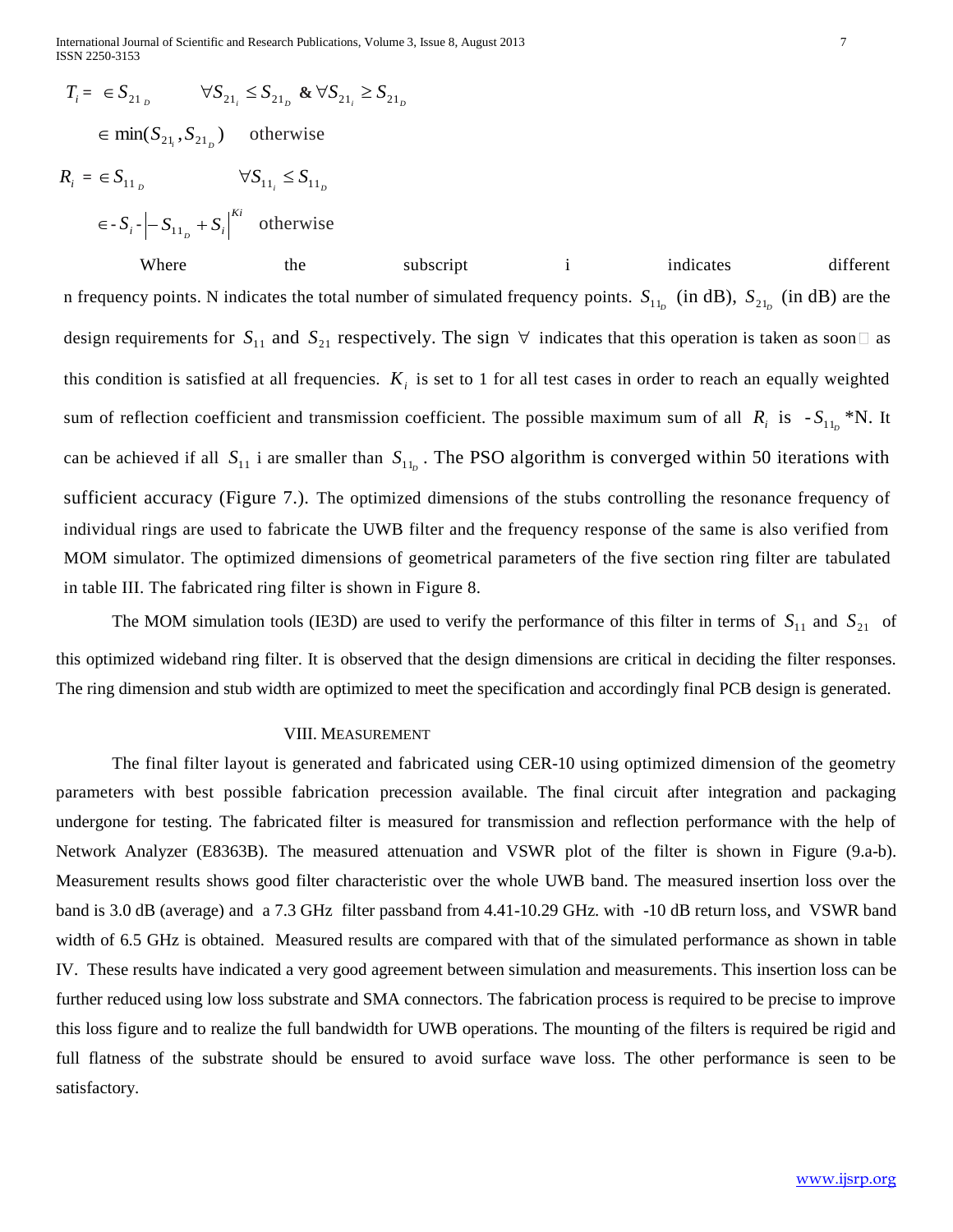





Figure 8. Fabricated ring filter in microstrip configuration.



 **(a) Reflection measurement**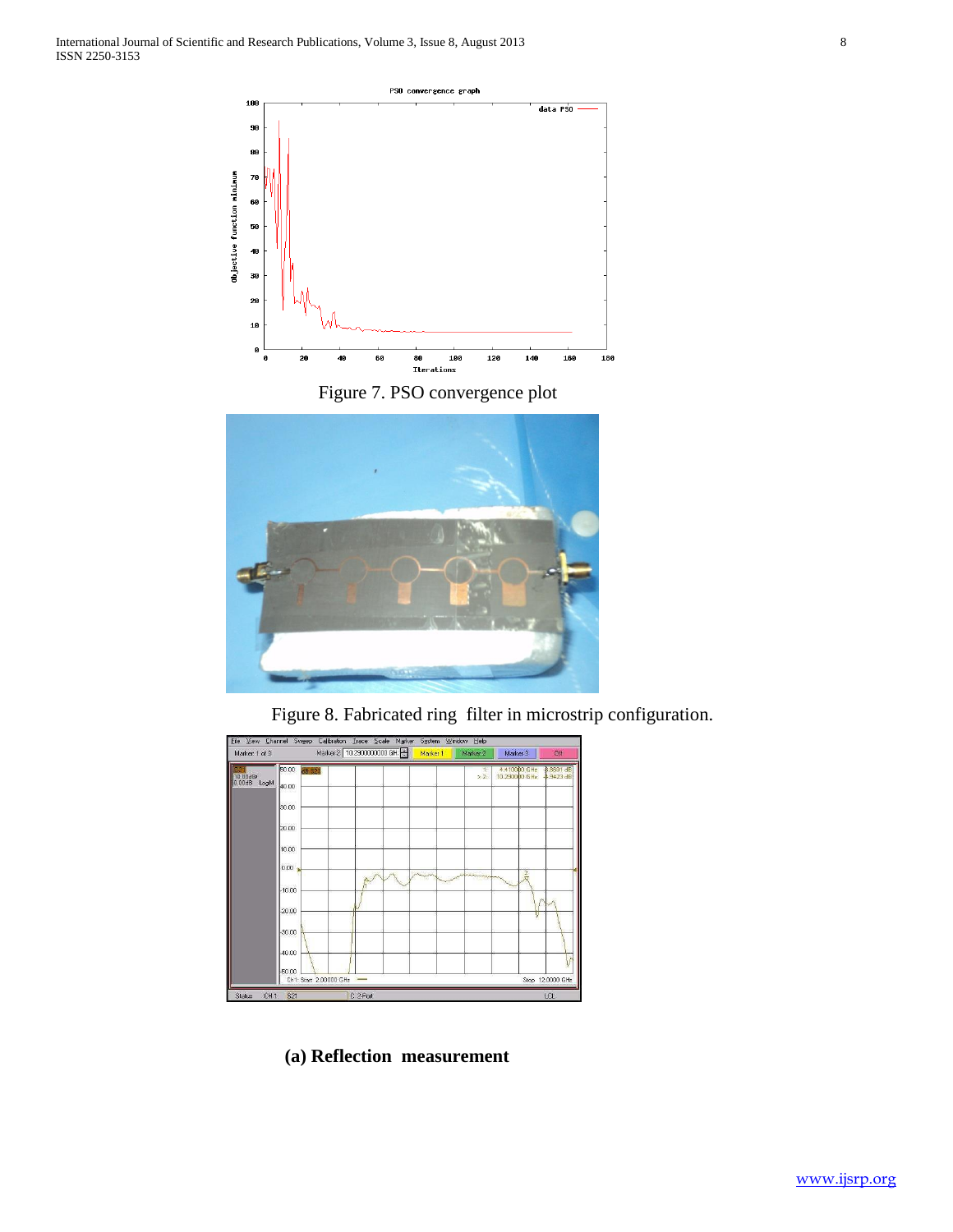

**(b) Transmission measurement**

Figure 9. Measured results of reflection and transmission characteristics of the UWB ring filter (a) Reflection measurement (b) Transmission measurement.

Table I Selection of Range of Input Parameters of Ring filter for ANN model

| Ring      | Characte  | Inter    | stub         | stub        |
|-----------|-----------|----------|--------------|-------------|
| diamet    | ristic    | ring     | length       | width       |
| er        | impedan   | separati | mm.          | mm.         |
| mm.       | of<br>ce  | on)      |              |             |
|           | ring      | mm.      |              |             |
|           | ohm       |          |              |             |
| $0 - 7.0$ | $5 - 150$ | $0-14.0$ | $8.0 - 25.0$ | $0.5 - 4.0$ |
|           |           |          |              |             |

# Table II The accuracy of developed ANN model

| <b>ANN</b> | Ring | Charact       | Inter    | Stub   | Stub  |
|------------|------|---------------|----------|--------|-------|
| Input/out  | dia  | eristic       | ring     | length |       |
| put        | (mm) | impedan       | separati | (mm)   | width |
| parameter  |      | of<br>ce      | on       |        | (mm)  |
| S          |      | ring<br>(mm.) | (mm)     |        |       |
| Training   | 0.01 | 0.5           | 0.1      | 0.05   | 0.003 |
| Average    | 0.05 | 0.5           | 0.3      | 0.5    | 0.03  |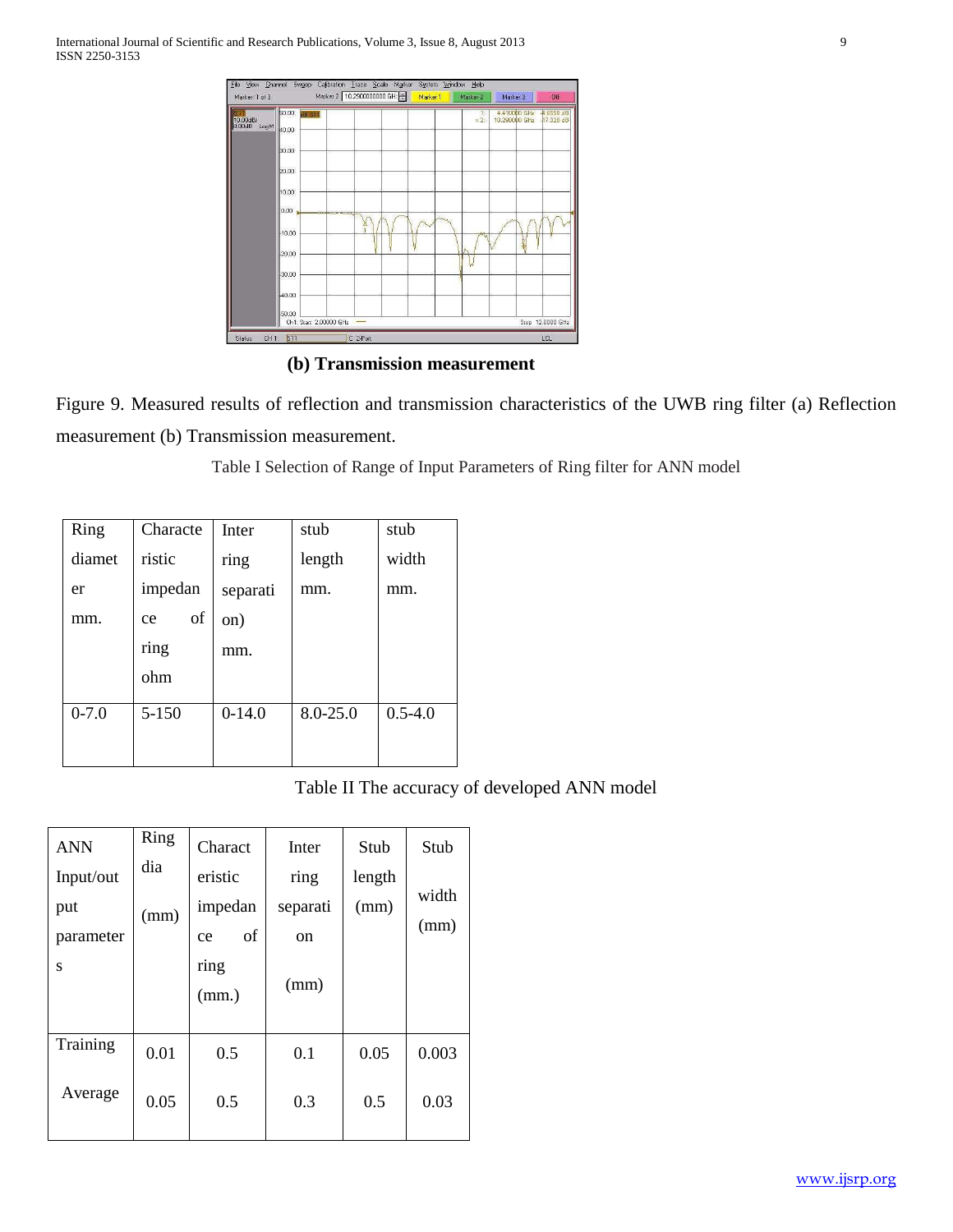| error            |      |     |     |      |       |
|------------------|------|-----|-----|------|-------|
| Testing          | 0.02 | 0.7 | 0.2 | 0.06 | 0.004 |
| Average<br>error | 0.04 | 0.6 | 0.4 | 0.4  | 0.04  |

# Table III Optimized dimensions of the ring filter (ANN-PSO model)

| Ring  | Charact | Inter ring | stub    | stub                |
|-------|---------|------------|---------|---------------------|
| diam  | eristic | separatio  | length  | width               |
| eter) | impeda  | n in mm.   | mm.     | mm.                 |
| mm.   | nce of  |            |         |                     |
|       | ring in |            |         |                     |
|       | ohm     |            |         |                     |
| 5.6   | 50.0    | 10.0       | S1 8.5  | S1 2.0              |
|       |         |            | S2 8.1  | S <sub>2</sub> 3.03 |
|       |         |            | S3 8.0  | S3 5.73             |
|       |         |            | S4 7.95 | S4 6.23             |
|       |         |            | S5 7.8  | S5 8.2              |
|       |         |            |         |                     |

Table IV Comparison table of the simulated and measured performance of the UWB ring filter

| <b>Filter Parameter</b> | Simulated | Measured       |
|-------------------------|-----------|----------------|
| <b>VSWR Bandwidth</b>   | 5.8 GHz   | 5.88 GHz       |
| Insertion loss          | 4 dB      | $3.0$ dB(avg.) |

**CONCLUSIONS**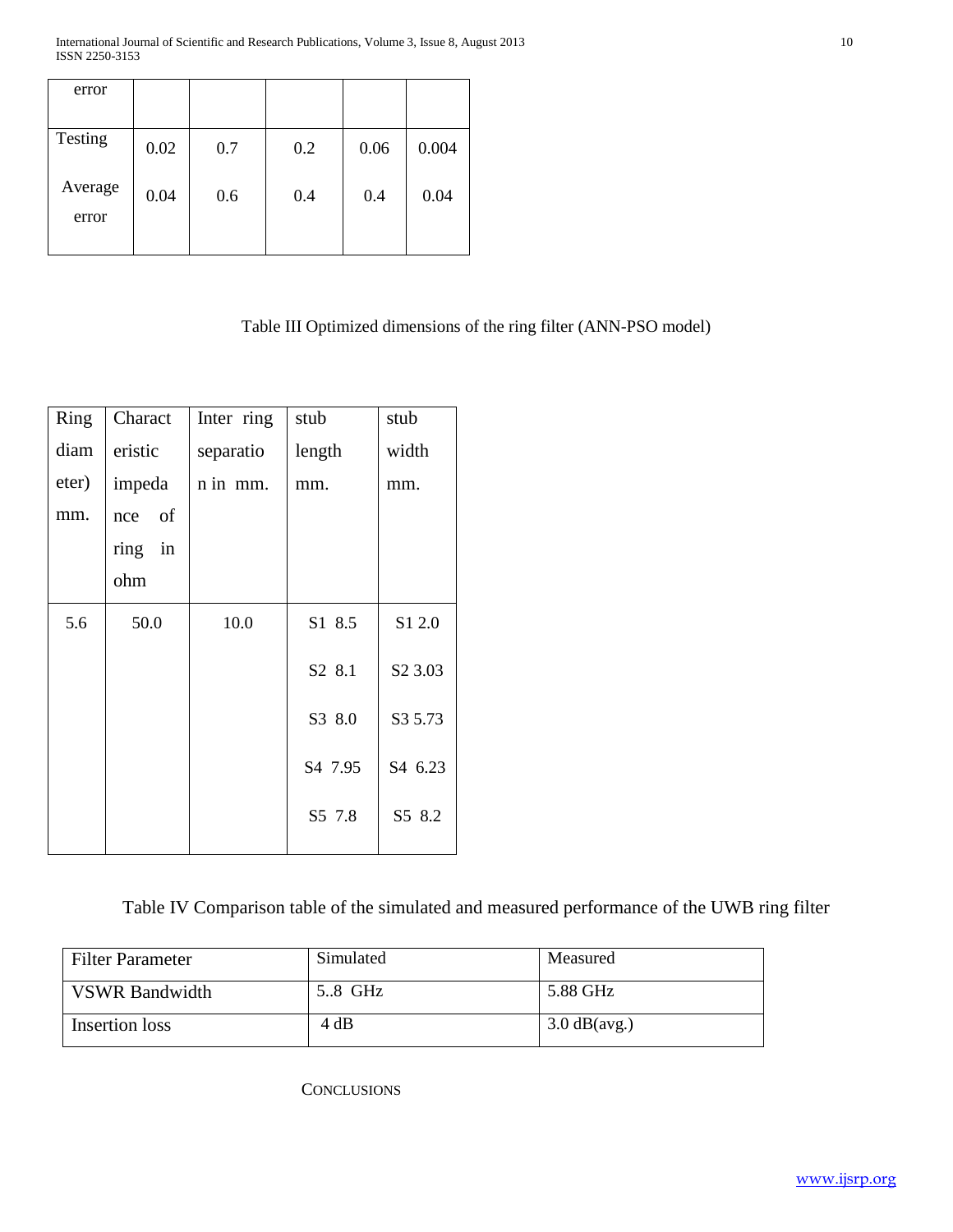International Journal of Scientific and Research Publications, Volume 3, Issue 8, August 2013 11 ISSN 2250-3153

In this chapter an UWB microstrip BPF with low insertion loss is designed and optimized for its frequency response performance using PSO. Each individual ring resonator is associated with a quarter wavelength short-circuited stub for frequency tuning. A systematic design and realization of an UWB filter in printed circuit configuration is done using stub tuned ring shaped microstrip structure having single input and single output. The diameter of the ring is chosen according to the resonating frequency requirements and stub matching is used to tune the filter to the desired band of operation. Stub width, ring diameter, inter ring separation is taken as input design parameter for the ANN model. Five different ring resonators are integrated to form UWB filter where the geometrical parameters of the individual ring resonators are obtained from output of respective ANN model. Five sections are combined and optimized using PSO where reflectance and transmittance of the integrated microstrip ring filter is optimized for UWB frequency range from 3.1-10.6 GHz. In this process of optimization the physical dimensions of individual rings are altered and the filter as a whole becomes capable of efficient transmission for UWB band. Finally the final filter layout is generated and fabricated using optimized dimensions of the ring structure with best possible fabrication precession available. The S parameters of the fabricated filter is measured to verify the transmission and reflection performance of the same with the help of VNA and compared with that of the simulated performance as shown in table IV. These results have indicated a very good agreement between simulation and measurements.

So it can be concluded that ANN-PSO technique is efficiently utilized for design and development of one UWB filter having optimum frequency response. The insertion loss and measured bandwidth are near to that of the desired value and can be improved further with some precautions.

#### **REFERENCES**

1. A. Saito, H. Harada, and A. Nishikata,"Development of Band Pass Filter for Ultra Wideband (UWB) Communication Systems,"International Microwave Symposium, Philadelphia, Pennsylvania, USA, June 2003.

2. H. Ishida and K. Araki, "A Design of tunable UWB Filters" International Microwave Symposium, Fort Worth, Texas, USA, June 2004.

3 L. Zhu, S. Sun, and W. Menzel "Ultra-wideband (UWB) Bandpass Filters Using Multiple-Mode Resonator", IEEE Microwave and Wireless Components Letters, Vol. 15, No.11, November 2005, pp.796-798.

4. H. Wang and L. Zhu, "Ultra-wideband Bandpass Filter Using Back-to-back

Microstrip-to-CPW Transition Structure", Electronic Letters, Vol. 41, No.24, November 2005.

5. K. Li, D. Kurita, and T. Matsui, "An Ultra- Wideband Bandpass Filter Using Broadside-Coupled Microstrip-Coplanar Waveguide Structure," International Microwave Symposium, Long Beach, CA, USA, June 2005.

6. C. Hsu, F. Hsu, and J. Kuo, "Microstrip Bandpass Filters for Ultra-Wideband (UWB) Wireless Communications," International Microwave Symposium, Long Beach, CA, USA, June 2005.

7. C. Tang, C. Tseng, H. Liang, and S. You, "Development of Ultra-wideband LTCC Filter," IEEE International Conference on Ultra-Wideband, Zurich, Switzerland, September, 2005.

8. S. Sun, and L. Zhu, "Capacitive-Ended Interdigital Coupled Lines for UWB Bandpass Filters with Improved Out-of-Band Performances", IEEE Microwave and Wireless Components Letters, Vol. 16, No.8, August 2006, pp.440-442.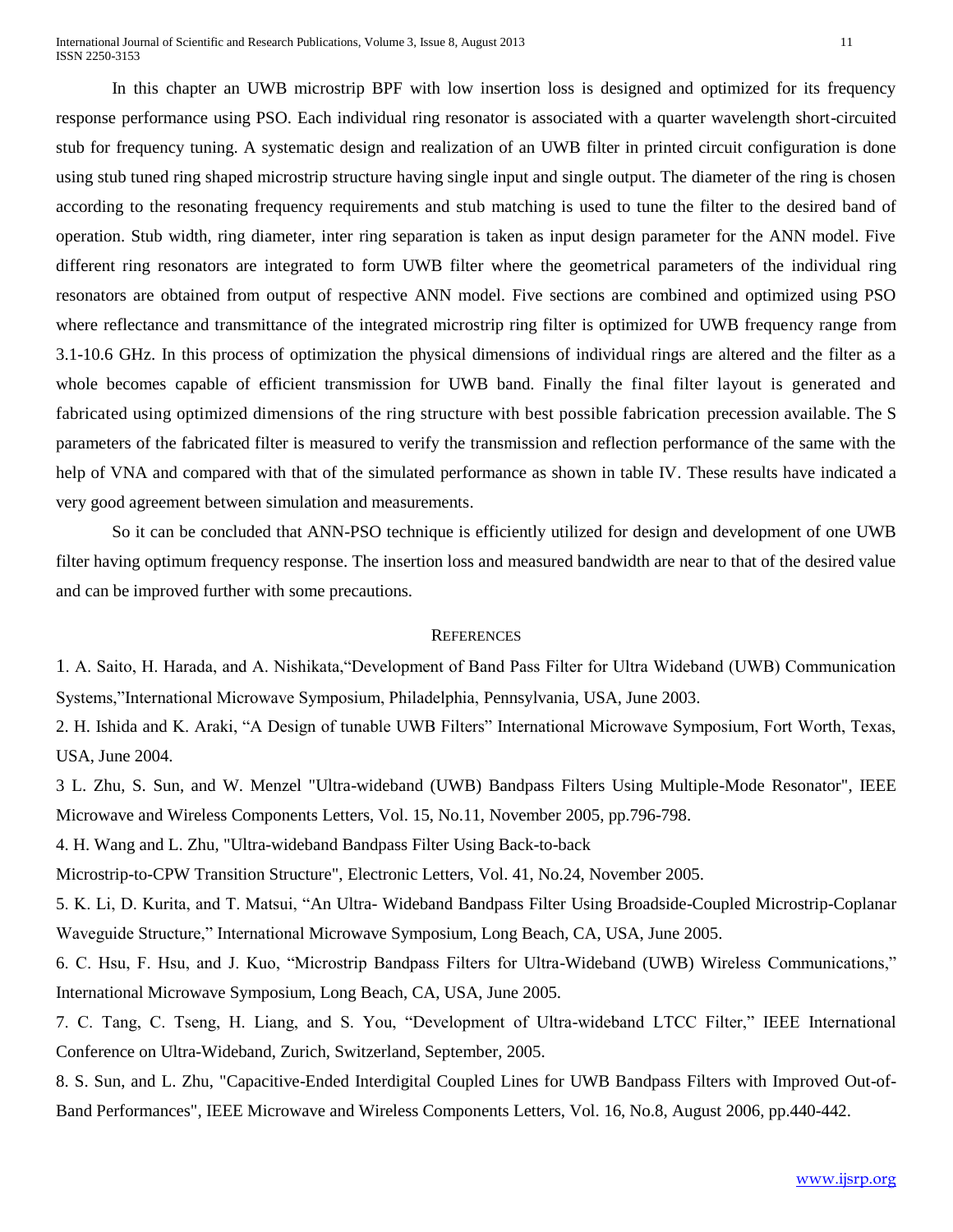9. G. M. Yang, R. H. Jin, and J. P. Geng, "Planar Microstrip UWB Bandpass Filter Using U-shaped Slot Coupling Structure", Electronic Letters, Vol. 42,No.25, December 2006.

10. R. Gomex-Garcia, and J. Alonso, "Systematic Method for the Exact Synthesis of Ultra-Wideband Filtering Responses Using High-Pass and Low-Pass Sections", IEEE Trans. on Microw. Theory and Tech., Vol. 54, No 10, October 2006, pp.3751-3764.

11. P. Cai, Z. Ma, X. Guan, Y. Kobayashi, T. Anada, and G. Hagiwara, "Synthesis and Realization of Novel Ultra-Wideband Bandpass Filters Using Wavelength Parallel-Coupled Line Resonators", Asia-Pacific Microwave Conference, Japan,December, 2006.

12. D. Kaddour, J. Arnould, and P. Ferrari, "Design of a Miniaturized Ultra Wideband Bandpass Filter Based on a Hybrid Lumped Capacitors – Distributed Transmission Line Topology", 36th European Microwave Conference, Manchester, UK, September, 2006.

13. D. Packiaraj, M. Ramech, and A. T. Kalghatgi, "Broad Band Filter for UWB Communications", 36<sup>th</sup> European Microwave Conference, Manchester, UK, September, 2006.

14. H. Shaman and J. Hong, "A Compact Ultra- Wideband (UWB) Bandpass Filter with Transmission Zero", 36th European Microwave Conference, Manchester, UK, September, 2006.

15. H. Shaman and J. Hong, "Ultra-Wideband (UWB) Bandpass Filter with Embedded Band Notch Structure", IEEE Microwave and Wireless Components Letters, Vol. 17, No.3, March 2007, pp.193-195.

16. K. Li, D. Kurita, and T. Matsui, "Dual-Band Ultra-Wideband Bandpass Filter," International

Microwave Symposium, San Francisco, California, USA, June 2006.

17. H. Shaman and J. Hong, "Asymmetric Parallel- Coupled Lines for Notch Implementation in UWB Filters", IEEE Microwave and Wireless Components Letters, Vol. 17, No.7, July 2007, pp.516-518.

18. Saito, A., H. Harada, and A. Nishikata, Development of band pass fillter for ultra wideband (UWB) communication systems," Proc. IEEE Conf. Ultra Wideband Systems and Technology, 76-80, 2003.

19. Ishida, H. and K. Araki, Design and analysis of UWB band pass fillter with ring filter," IEEE MTT-S Int. Dig., 1307- 1310, Jun. 2004.

20Chin, K., L. Lin, and J. Kuo, New formulas for synthesizing microstrip bandpass filters withrelatively wide bandwidths," IEEE Microwave and Guided Wave Letters, Vol. 14, No. 5, 231-233, Mar. 2004.

22. Li, K., D. Kurita, and T. Matsui, An ultrawideband bandpass filter using broadside-coupledicrostrip-coplanar waveguide structure," IEEE MTT-S Int. Dig., 657-678, Jun. 2005.

23. Hsu, C.-L., F.-C. Hsu, and J.-T. Kuo, Microstrip bandpass filters for ultra-wideband (UWB) wireless communications," IEEE MTT-S Int. Dig., 679-682, Jun. 2005.

24. Pozar, D. M., Microwave Engineering, 2nd Ed., John Wiley & Sons, New York, 1998.

25. Hong, J. S. and H. Shaman, An optimum ultrawideband microstrip filter," Microw. Opt. Technol. Lett., Vol. 47, No. 3, 230-233, Nov. 2005.

26. Hong, J. S. and H. Shaman, An optimum ultrawideband bandpass filter with spurious re-sponse suppression," IEEE WAMICON, 1-5, Dec. 2006.